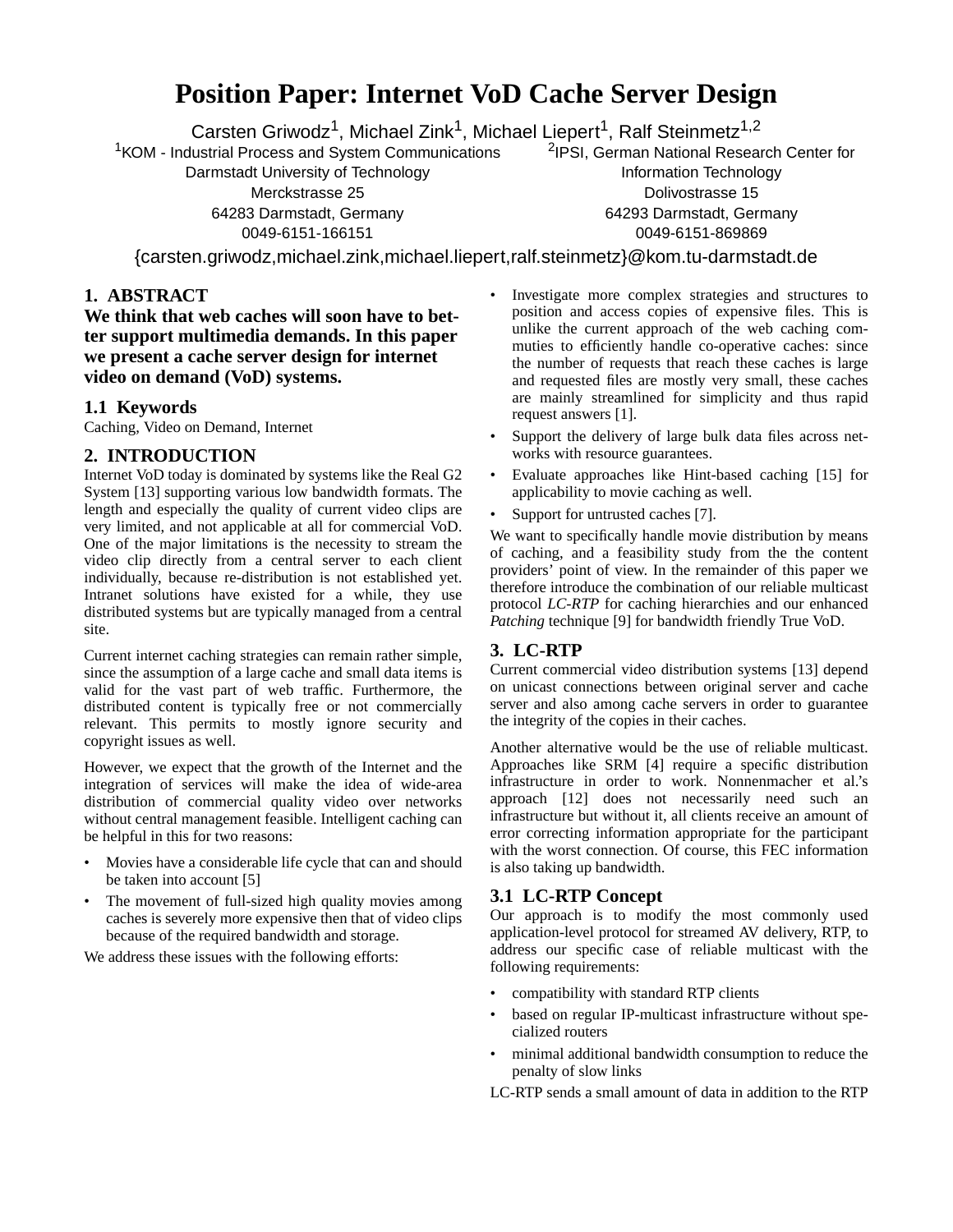

**Figure 1. LC-RTP byte count supports retransmission**

header to determine exactly the amount of lost data and its position in the original file. This is achieved by the use of a byte count that represents the actual position in a file. On the receiver´s side in the case of a packet loss the byte count contained in each arriving packet is used to reserve space for the missing data that will be filled afterwards by retransmission (Figure 1).

LC-RTP makes use of the standard mechanisms for RTP [14] extensions. The X flag (extension flag) is used in order to show that an extension header is following the standard RTP header. A standard RTP implementation ignores the X flag and the extension header and treats the packet as a standard RTP packet.

In case that a sender is asked to send a specific movie via LC-RTP an extension header of 8 bytes is added to each packet. It includes the above described byte count. Assuming UDP packets with a maximum payload of 512 bytes this causes an additional overhead of 1,6%.

### **3.2 LC-RTP Scenario**

The following example shows how reliable multicast including the above described requirements is achieved with LC-RTP. As an example, in Figure 2 the original video data



**Figure 2. Example scenario**

is located on server A. Server B and C are also video servers that operate mainly as cache servers. Clients 1 and 4 are requesting the same video from server A. Assume that the file is neither cached on server B nor on C so far. Server A starts sending an LC-RTP multicast stream which is received by the servers B and C where a write through caching is performed. Thus, the received data is stored locally in a file while as well being streamed at the same time further towards the requesting clients. At the client side a standard RTP receiver is able to process the incoming LC-RTP packets since the extension header is ignored.

If a data loss occurs at one of the caching servers, space for the missing information can be allocated at the correct position in the file due to the byte count that is included in the LC extension header. After the file is transmitted completely the receivers send an application specific RTCP packet containing the collection of losses to the sender. This report is sent after a random time to avoid flooding. If a report from another client has been observed covering the complete LC list, no report is sent.

The sender then resends the missing data to the receivers. Retransmission also includes the LC-RTP functionality to make sure that the whole file is received and stored correctly at the local cache. A timer at the receiver cancels the session if no additional data is received after a while in order to avoid an endless loop of retransmissions.

Without additional techniques, we must admit that we do not observe concurrent requests that allow such savings in real life frequently. To increase the savings we have looked for options to combine LC-RTP with other ideas.

## **4. PATCHING**

We have also found in the past that the Patching approach by Hua et al. [10] has provided an interesting means for saving server capacity in centralized systems. We have presented one approach for dynamical optimization of the server load depending on a specific movie's recent hit probability in [6].

Patching works by delivering a full movie from start to end to the first client that requests this movie.

Subsequent requests in a temporal interval after each multicasted movie are not served by transmitting the same movie again. Instead, the client is provided with sufficient information to join the initial stream, and an additional patch stream for the missing initial portion of the movie. These subsequent clients provided with patch streams use local cyclic buffers to delay play-out of received main multicast portion of the movie. There is an optimal time mostly depending on the frequency of requests for a movie. After that time, a further request is answered by repeating the complete movie multicast stream, instead of sending more patches in parallel (cf. calculations in [6, 10]).

The Patching technique can be applied recursively by sending a second patch to the initial patch in addition to the remaining portion of the full movie transmission and so on.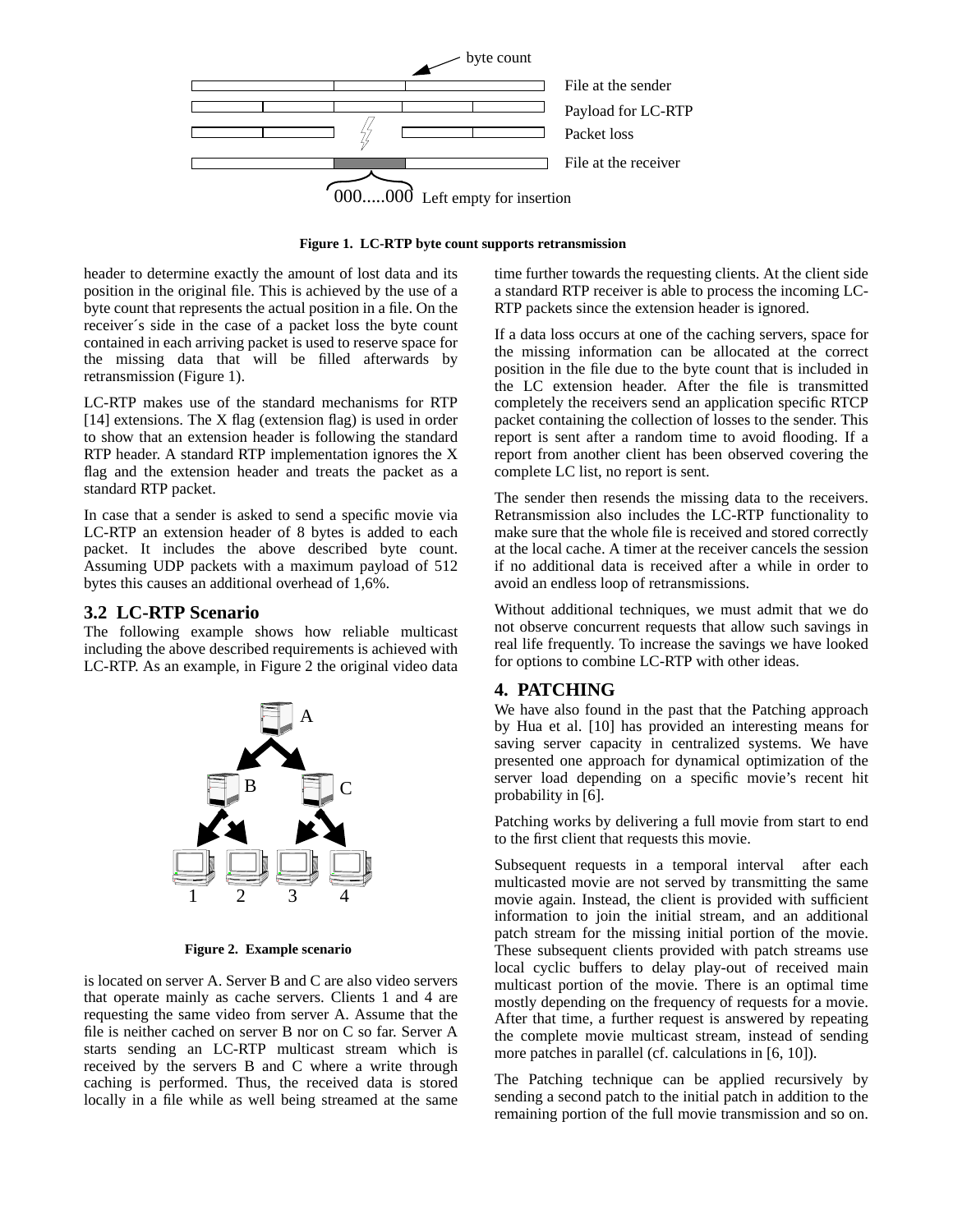

**Figure 3. Patching**

The limit to this is given by:

- the number of streams that can be received by a client in parallel,
- the granularity at which a switching from one patch to another makes sense at the client, and
- the smallest sensible interval size for a specific movie, below which a batching [3] or piggybacking [8] approach can be used without recognizable service degradation for the user.

The use of patch streams is depicted in Figure 3.

In extension to the server load optimization approach of [9], we have made some calculations for long-term savings, but the results have been unstable under different assumptions concerning the network cost in a distribution system and it seems impossible to validate them at this time.

We think that a model in which the VoD clients have a large enough buffer to preload the complete set of existing movies is not feasible even if today it would be possible to equip the clients with a sufficient amount of RAM. Clients should be held as simple as possible in order to manage them easily and also to keep them inexpensive since they may require replacement every few years because of newly available technologies.

Under these assumptions, we combine the ideas of movie caching and Patching and demonstrate that the technical means have been developed already; non-withstanding the fact that the current elements to such a solution are very expensive or not in a product state yet.

## **5. STREAMING INCOMPLETE FILES**

Various multimedia file systems exist that are able to handle the reading from an incomplete file that is still open for writing. Examples of file systems that are capable of this operation with performance guarantees are SGI's XFS, IBM's TigerShark [9] and the Fellini [11] filesystem. It is unclear whether these file systems are able to handle multiple concurrent writes to their files, but other means, e.g. TigerShark's play lists allows the concatenated delivery of subsequent pieces of a movie to a client; storing each patch in a seperate file and delivering the stream from these files one after each other in the correct order circumvents this potential problem.

It would be possible to implement the reception mechanism

of LC-RTP in such a way that files are closed after each write operation for one packet. While this is horribly expensive in most file systems, some optimistic implementations such as the Ext2 [2] file system are able to handle several of these streams at once; obviously without performance guarantees.

A second option is inspired by the handling of M-JPEG movies: each packet can be stored as an individual file, and the packet sequence numbers are used to name these seperate files and to guarantee ordered forwarding. This approach, as well, is very resource intensive for the cache server but probably the simplest to implement. If such an approach is taken, it is appropriate to store movies in this way at all times.

Our current approach is to extend Ext2 to fully support admission controlled, concurrent scattered read and write operations.

#### **6. VoD CACHE SERVER DESIGN**

To combine the LC-RTP and the *patching* approaches in a *patch caching* system, we need to modify the retransmission approach a little bit. A specific use of the cache server file system is also required, and can be addressed in several ways.

First of all, both the original server and the cache servers of the *patch caching* distribution hierarchy need to be aware of the modification from the original LC-RTP usage, or client requests will not be answered in any expected way.

The client, which is a regular RTP-receiving application, contacts the cache server with a request for a certain movie title; products demonstrate that this can be done in the same way for video as it is done for web pages. A cache server that receives this request and has the movie or at least the initial portion of the movie already stored locally assumes that the movie can be streamed to the client in an individual unicast transmission (fine-grained batching could be used to collect a couple of requests in this case as well). Even if the movie is not completely available, some other client is currently requesting it from the server and the remaining part will arrive at the cache server before it is required by the new client. Obviously, this requires that the cache server is able to send data from partially available movies. Some more information concerning this issue will be presented later.